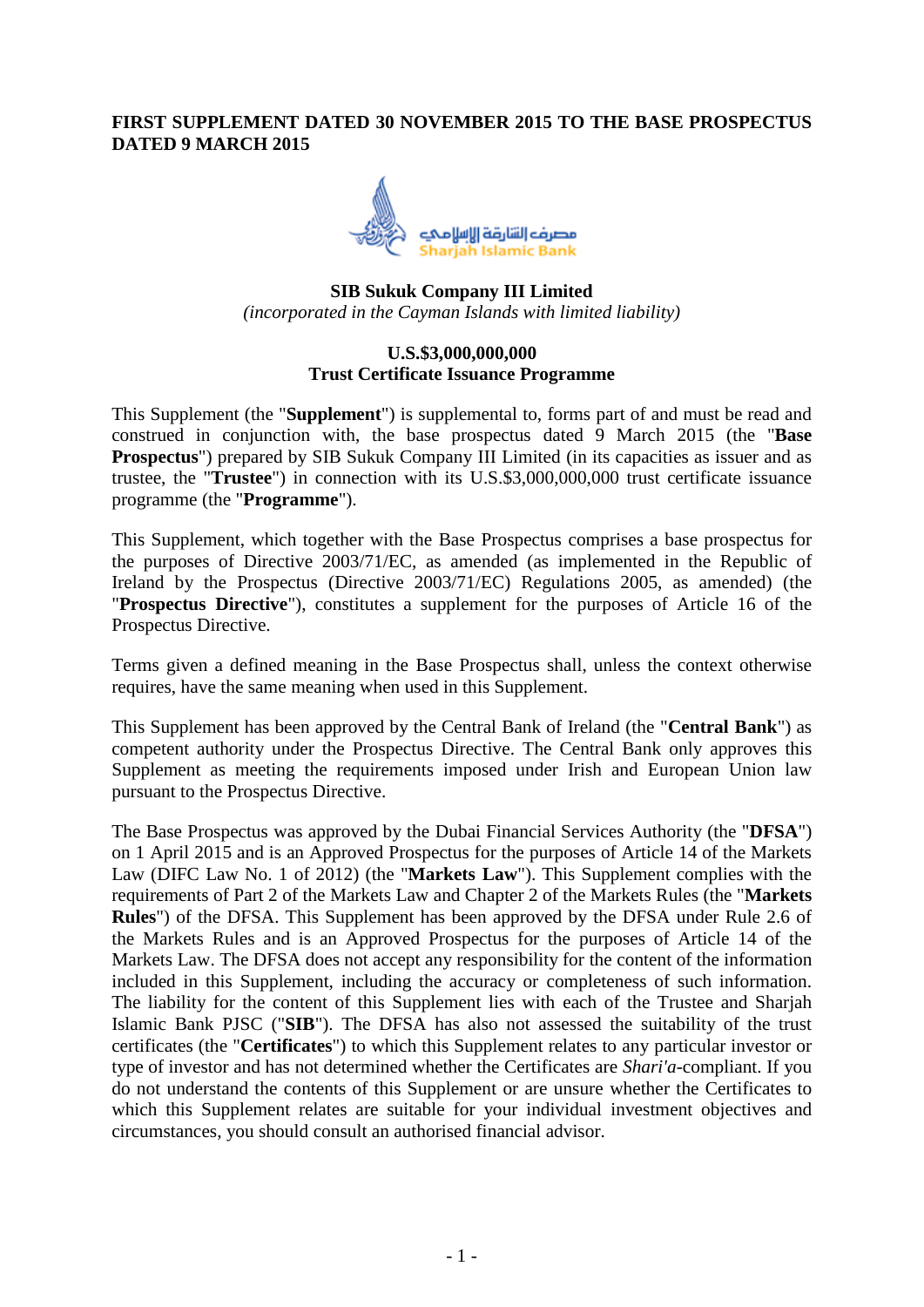The purpose of this Supplement is to incorporate by reference into the Base Prospectus the unaudited condensed consolidated interim financial statements of SIB for the nine month period ended 30 September 2015 and the auditors' review report thereon.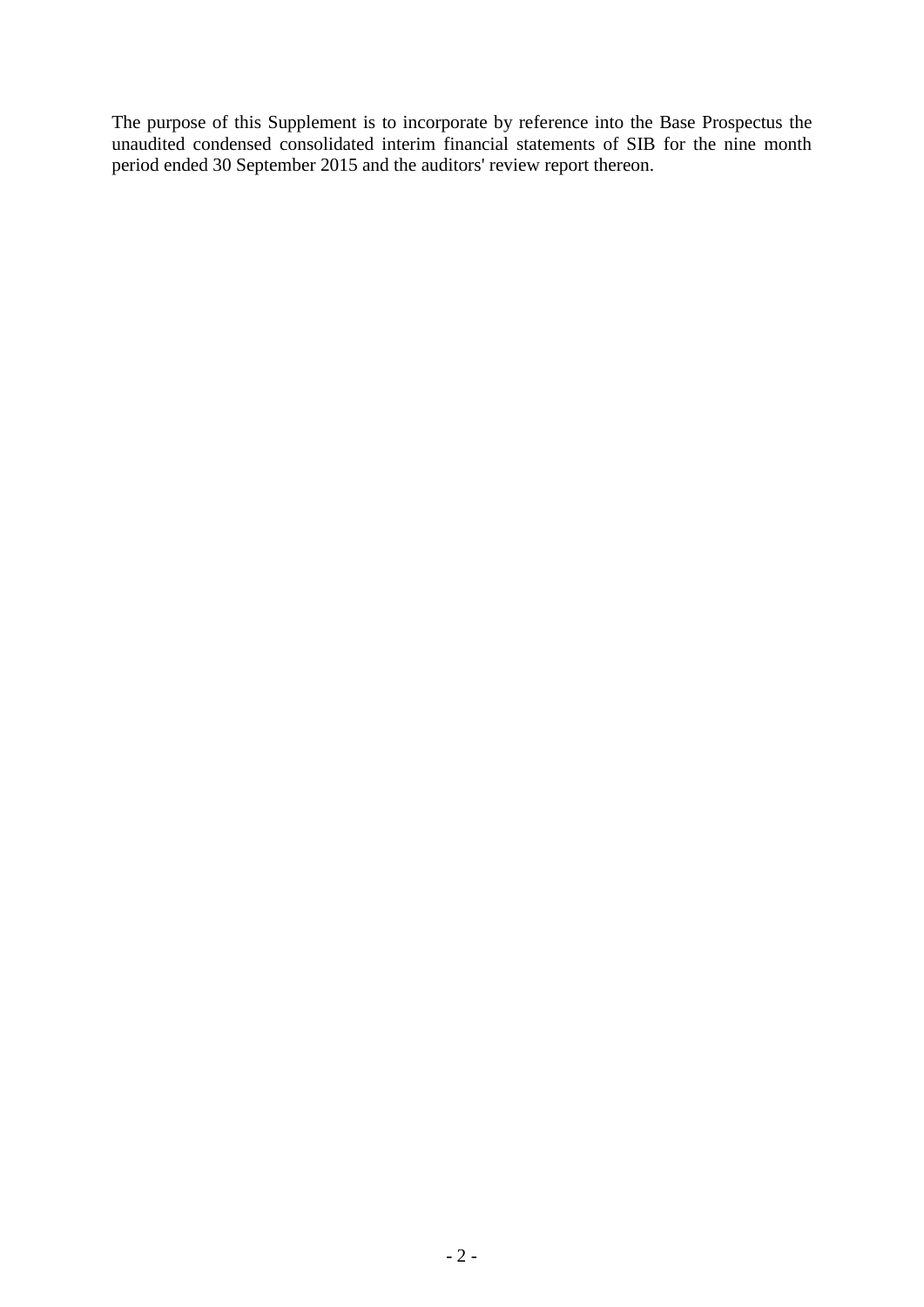#### **IMPORTANT NOTICES**

Each of the Trustee and SIB accepts responsibility for the information contained in this Supplement and each declares that, having taken all reasonable care to ensure that such is the case, the information contained in this Supplement is, to the best of its knowledge, in accordance with the facts and contains no omission likely to affect its import.

No responsibility or liability is accepted by any of the Arrangers or the Dealers as to the accuracy or completeness of the information contained in this Supplement. Accordingly, no representation warranty or undertaking, express or implied, is made by them in relation hereto.

Information which is updated by reference to one section of the Base Prospectus may be repeated or referred to in other sections of that document. Accordingly, to the extent that there is any inconsistency between: (a) any statement in this Supplement or any statement incorporated by reference into the Base Prospectus by this Supplement; and (b) any other statement in, or incorporated by reference into, the Base Prospectus, the statements in (a) above will prevail.

Save as disclosed in this Supplement, no significant new factor, material mistake or inaccuracy relating to the information included in the Base Prospectus which is capable of affecting the assessment of the Certificates issued under the Programme has arisen or been noted, as the case may be, since publication of the Base Prospectus.

Copies of this Supplement and the Base Prospectus are available for viewing at the registered office of the Trustee at P.O. Box 1093, Queensgate House, Grand Cayman, KY1-1102, Cayman Islands and copies may be obtained from the registered office of the Principal Paying Agent at Citibank N.A., London Branch, Citigroup Centre, Canada Square, Canary Wharf, London E14 5LB, United Kingdom. This Supplement and the Base Prospectus can also viewed on the website of the Central Bank at www.centralbank.ie and on the website of NASDAQ Dubai at www.nasdaqdubai.com.

This Supplement does not constitute an offer of, or an invitation by or on behalf of the Trustee, SIB or any Arranger or Dealer to subscribe for, or purchase, any Certificates. Neither this Supplement nor any other information supplied in connection with the Programme or any Certificates is: (i) intended to provide the basis of any credit or other evaluation; or (ii) should be considered as a recommendation by the Trustee, SIB, the Dealers, the Delegate or the Agents that any recipient of this Supplement should purchase any Certificates.

The Certificates have not been nor will be registered under the United States Securities Act of 1933, as amended (the "**Securities Act**") nor with any securities regulatory authority of any state or other jurisdiction of the United States and the Certificates may not be offered or sold within the United States or to, or for the account or benefit of, U.S. Persons (as defined in Regulation S under the Securities Act) except pursuant to an exemption from, or in a transaction not subject to, the registration requirements of the Securities Act.